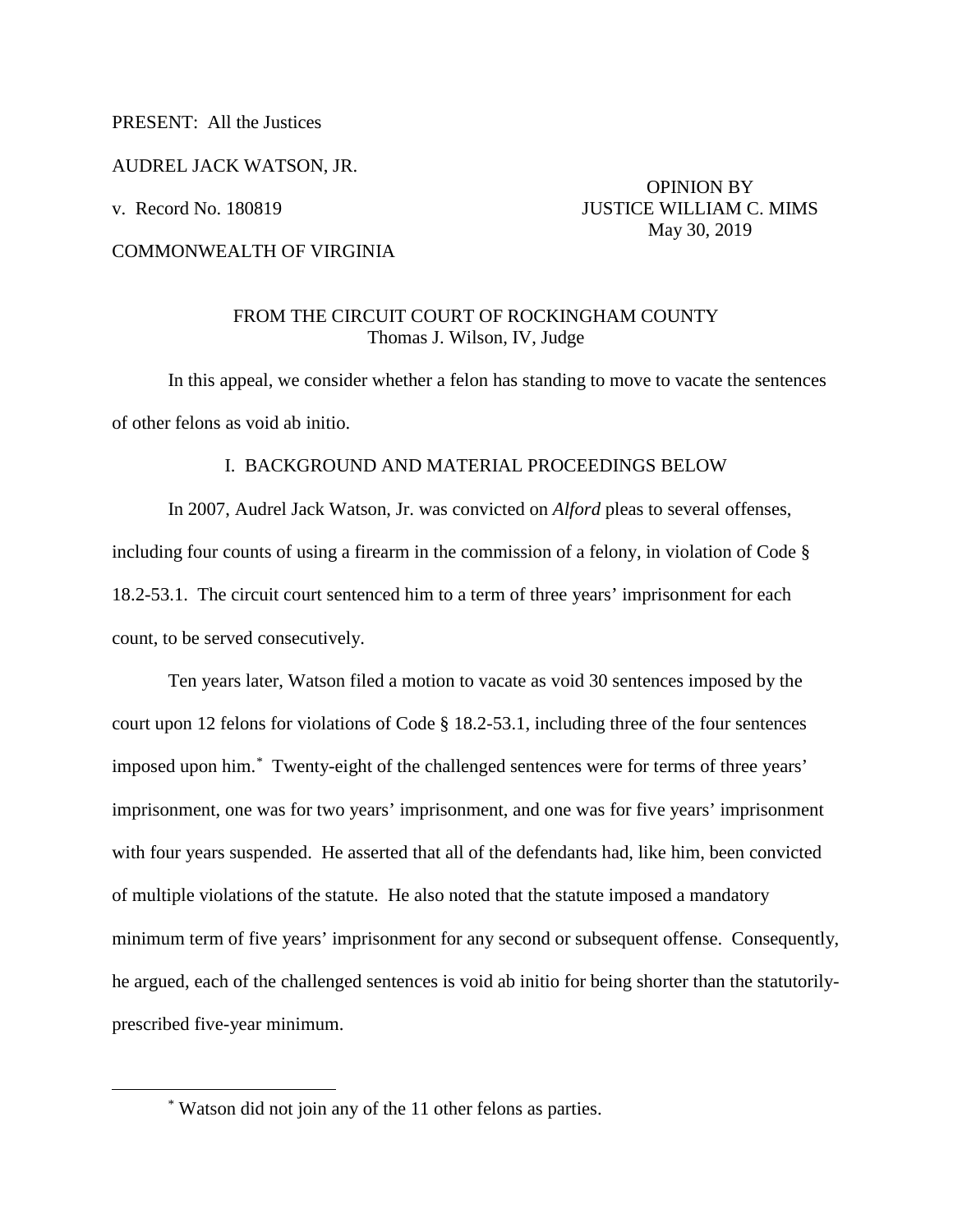The Commonwealth moved to dismiss Watson's motion, arguing among other things that he lacked standing to challenge the other felons' sentences. Watson responded that, under our precedents, a judgment that is void ab initio may be challenged "by all persons, anywhere, at any time, or in any manner." *Singh v. Mooney*, 261 Va. 48, 52 (2001) (internal quotation marks omitted). The court issued a letter opinion in which it ruled that a person must establish standing even when challenging a judgment as void ab initio.

Watson filed motions to reconsider arguing that under our decision in *Virginian-Pilot Media Cos., LLC v. Dow Jones & Co., Inc.*, 280 Va. 464, 470 (2010) (plurality opinion), the doctrine of standing is "not relevant to the inquiry whether an order was entered by a court that lacked jurisdiction of the order's subject matter." The Commonwealth responded by arguing among other things that *Virginian-Pilot Media* was distinguishable because circuit courts have subject-matter jurisdiction under Code § 17.1-513 to try felonies and to impose sentence upon conviction. The court issued a second letter opinion adopting the Commonwealth's argument. It thereafter entered an order denying Watson's motion to vacate the 11 other felons' sentences.

We awarded Watson this appeal.

#### II. ANALYSIS

Questions of standing are questions of law that we review de novo. *Kelley v. Stamos*, 285 Va. 68, 73 (2013).

Watson asserts that the circuit court erred by ruling that he lacked standing to move to vacate the 11 other felons' sentences. He argues that after this Court's decision in *Virginian-Pilot Media*, standing is not relevant in an attack upon a void judgment. This Court has repeatedly said that such a judgment may be challenged collaterally by any one, in any place, at any time, and even by a court sua sponte. *E.g.*, *Singh*, 261 Va. at 52.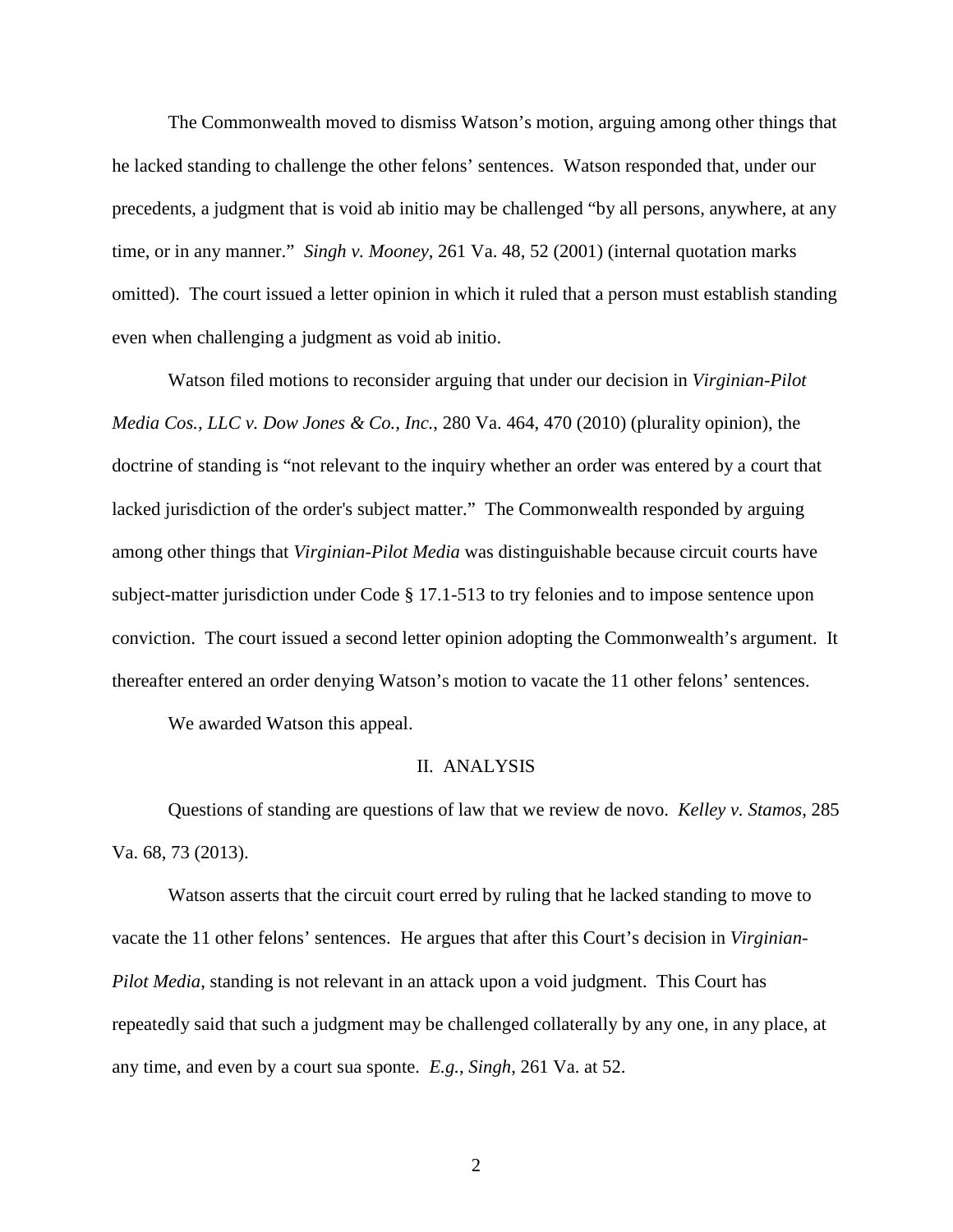The Commonwealth argues that the circuit court correctly ruled that Watson lacks standing to challenge the other felons' sentences. Under *Evans v. Smyth-Wythe Airport Comm'n*, 255 Va. 69, 73 (1998), a judgment may be void ab initio if (1) it was procured by fraud, (2) the court lacked subject-matter jurisdiction, (3) the court lacked jurisdiction over the parties, (4) the judgment is of a character that the court lacked power to render, or (5) the court adopted an unlawful procedure. It contends that the ruling in *Virginian-Pilot Media* that standing was irrelevant was limited only to judgments void ab initio for the second *Evans* reason—i.e., because the court lacked subject-matter jurisdiction. Here, circuit courts do have subject-matter jurisdiction to render judgments imposing sentences upon felony convictions.

Watson replies that a void judgment is void regardless of which of the five *Evans* reasons makes it void, and that *Virginian-Pilot Media* applies to them all. He argues that the reason for the ruling in *Virginian-Pilot Media* that standing is irrelevant in a challenge to a void judgment is that such a judgment is a nullity. Further, even if we determine that he lacks standing, we may still set aside a void judgment sua sponte, as noted in *Virginian-Pilot Media*.

A close reading of *Virginian-Pilot Media* reveals that, for both factual and procedural reasons, it does not apply here. In that case, Dow Jones & Co., Inc., the publisher of the *Wall Street Journal*, filed an ex parte petition ostensibly under Code § 8.01-324 asserting that its periodical met the statute's requirements for publishing legal notices in the City of Virginia Beach and seeking the entry of an order granting it authority to do so. After the circuit court entered such an order, the publisher of the *Virginian-Pilot* moved to intervene and to set it aside for lack of subject-matter jurisdiction. The circuit court heard argument and ruled that it had subject-matter jurisdiction to enter the order and denied the motion to intervene. 280 Va. at 466- 67.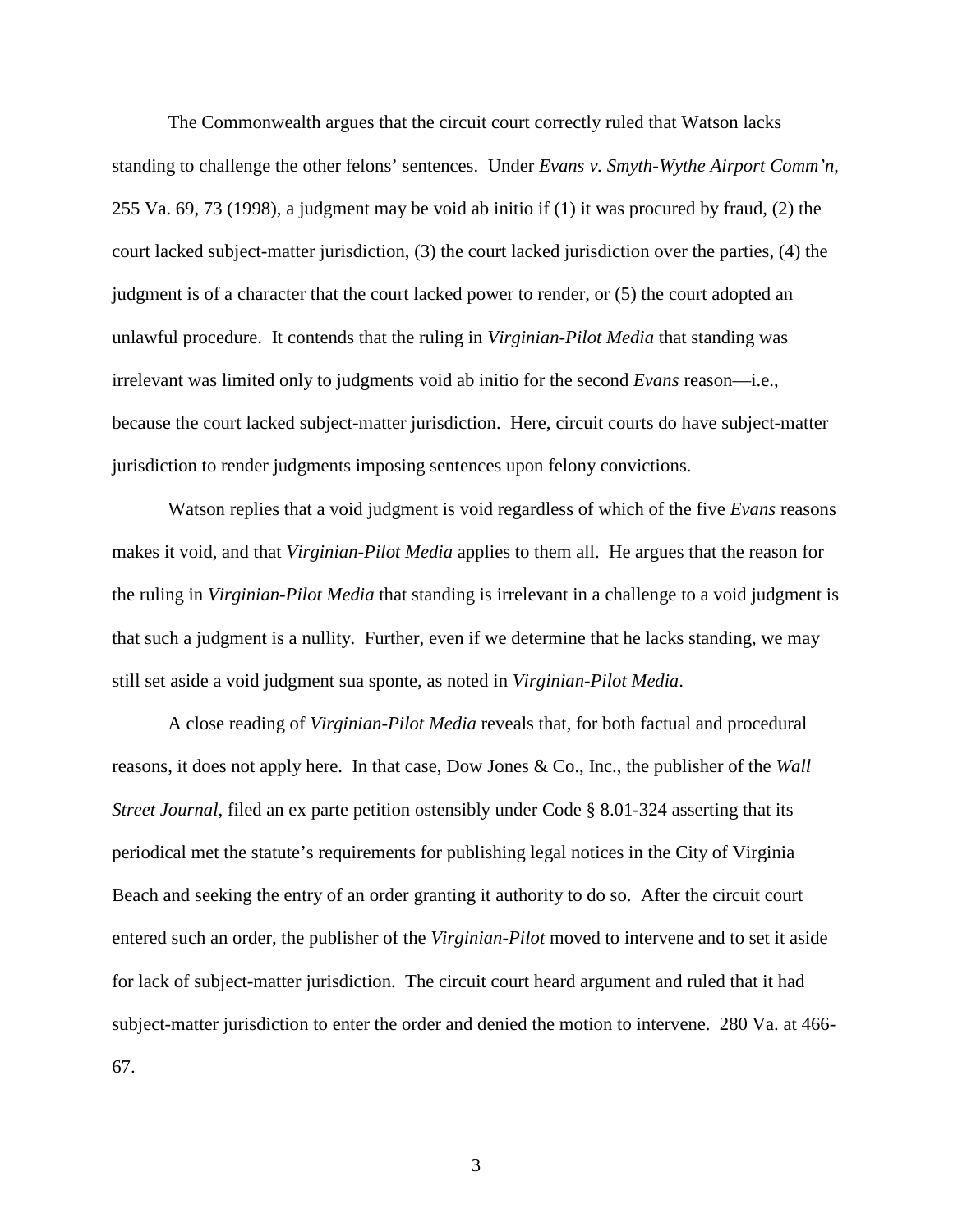We awarded the publisher of the *Virginian-Pilot* an appeal, which resulted in an uncharacteristically fragmented decision. Three members of the Court joined a plurality opinion holding that the circuit court lacked subject-matter jurisdiction to enter the order and, using the language Watson relies on here, that they did not need to reach the issue of whether the circuit court erred by denying the motion to intervene because orders entered by a court without subjectmatter jurisdiction are nullities, so the question of standing was irrelevant. *Id.* at 469-70 (plurality opinion).

Two members of the Court strongly dissented because they viewed the standing question to be dispositive. In their view the publisher of the *Virginian-Pilot* did not have it. *Id.* at 470-71 (Lemons, J., dissenting). Two other members of the Court concurred in the result because, while the publisher of the *Virginian-Pilot* lacked standing to intervene, Dow Jones & Co. lacked standing to seek the underlying order in the first place and the circuit court lacked subject-matter jurisdiction to enter it. Consequently, the voidness of the order was manifest, and the failure to vacate it would "make this Court accomplice to a lower court's exercise of jurisdiction contrary to the constraints constitutionally placed on the judicial branch by the legislative." *Id.* at 478-79 (Mims, J., concurring).

This review of *Virginian-Pilot Media* highlights three observations. First, no majority of this Court has ever held that standing is irrelevant when a judgment is challenged as void ab initio, regardless of the *Evans* basis for the alleged voidness.

Second, even the plurality opinion in *Virginian-Pilot Media* limited its application to judgments challenged as void for lack of subject-matter jurisdiction. Subject-matter jurisdiction is unique. It "cannot be waived or conferred on the court by agreement of the parties"; a defect in it "cannot be cured by reissuance of process, passage of time, or pleading amendment"; "a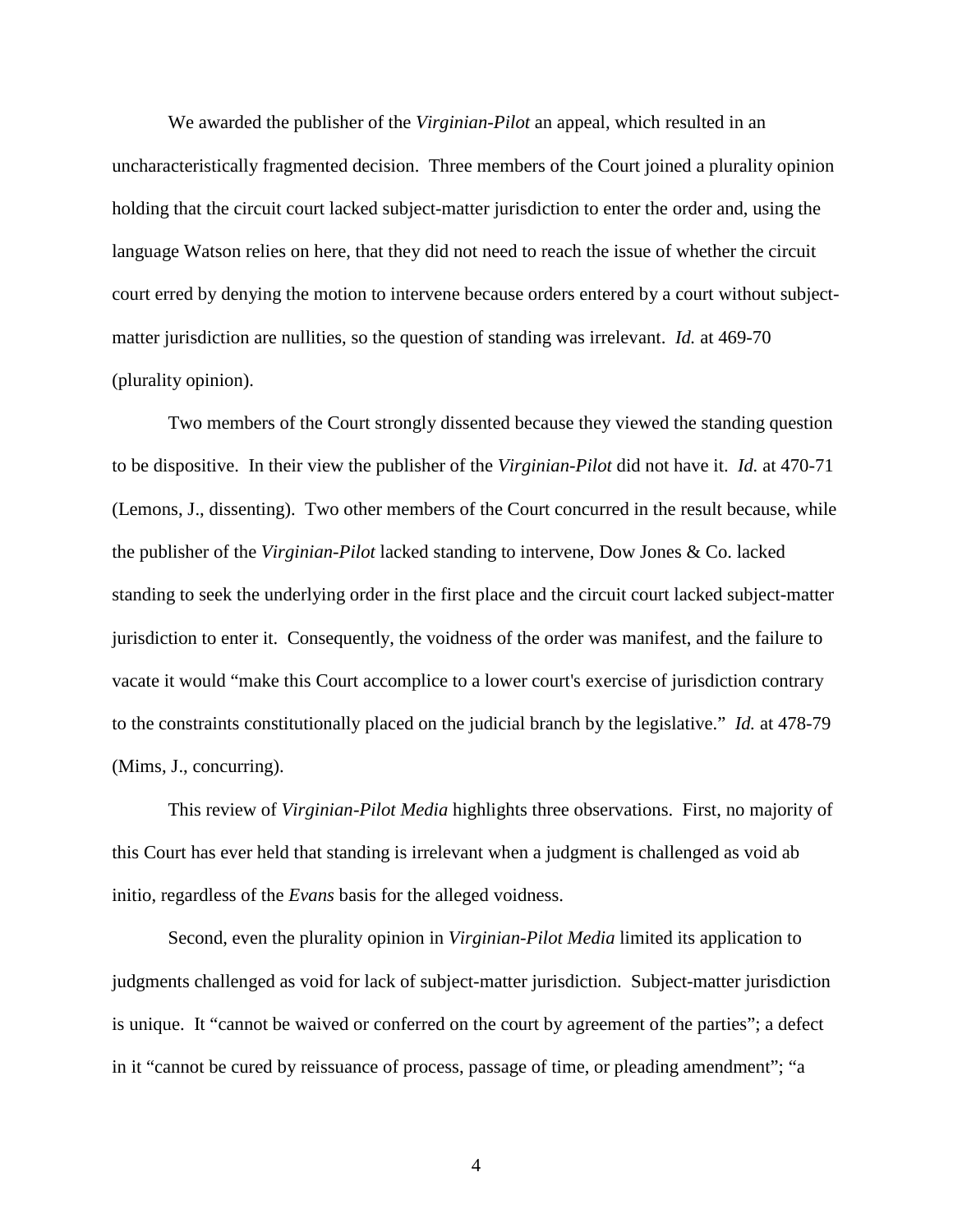court always has jurisdiction to determine whether it has subject matter jurisdiction"; and "the lack of subject matter jurisdiction can be raised at any time in the proceedings, even for the first time on appeal by the court sua sponte." *Morrison v. Bestler*, 239 Va. 166, 169–70 (1990). In short, subject-matter jurisdiction is the paramount consideration in assessing whether a court has authority to enter judgment, and a judgment will always be void without it. And because the question of subject-matter jurisdiction is a question of law, *Gray v. Binder*, 294 Va. 268, 275 (2017), it requires no factual development or evidentiary record to consider.

Third, although it was not expressly addressed in any of the opinions in *Virginian-Pilot Media*, that appeal was properly before the Court because the publisher of the *Virginian-Pilot* was aggrieved by the circuit court's denial of its motion to intervene. *See Eads v. Clark*, 272 Va. 192, 195-97 (2006) (affirming in an appeal from the denial of a motion to intervene and ruling that the Court therefore could not reach assignments of error challenging the merits); *Mattaponi Indian Tribe v. Virginia Marine Res. Comm'n*, 45 Va. App. 208, 214 n.3 (2005) (noting that a party denied leave to intervene may appeal on that issue, but not on the merits of the case because it was not made a party); *see also City of Cleveland v. Ohio*, 508 F.3d 827, 837 (6th Cir. 2007) (noting that the general rule is that a party unsuccessfully seeking to intervene may appeal only from the order denying intervention); 7C Charles Alan Wright et al., Federal Practice and Procedure § 1923 (3d ed. 2019) (noting that one who seeks to intervene may appeal from denial). "We did not reach out and pluck th[e] case from thin air." *Virginian-Pilot Media*, 280 Va*.* at 479 (Mims, J., concurring). Thus, as obliquely referenced in both the plurality and concurring opinions, the Court had the authority to vacate the circuit court's order as void sua sponte. *Id*. at 469-70 (plurality opinion); *id*. at 479 (Mims, J., concurring).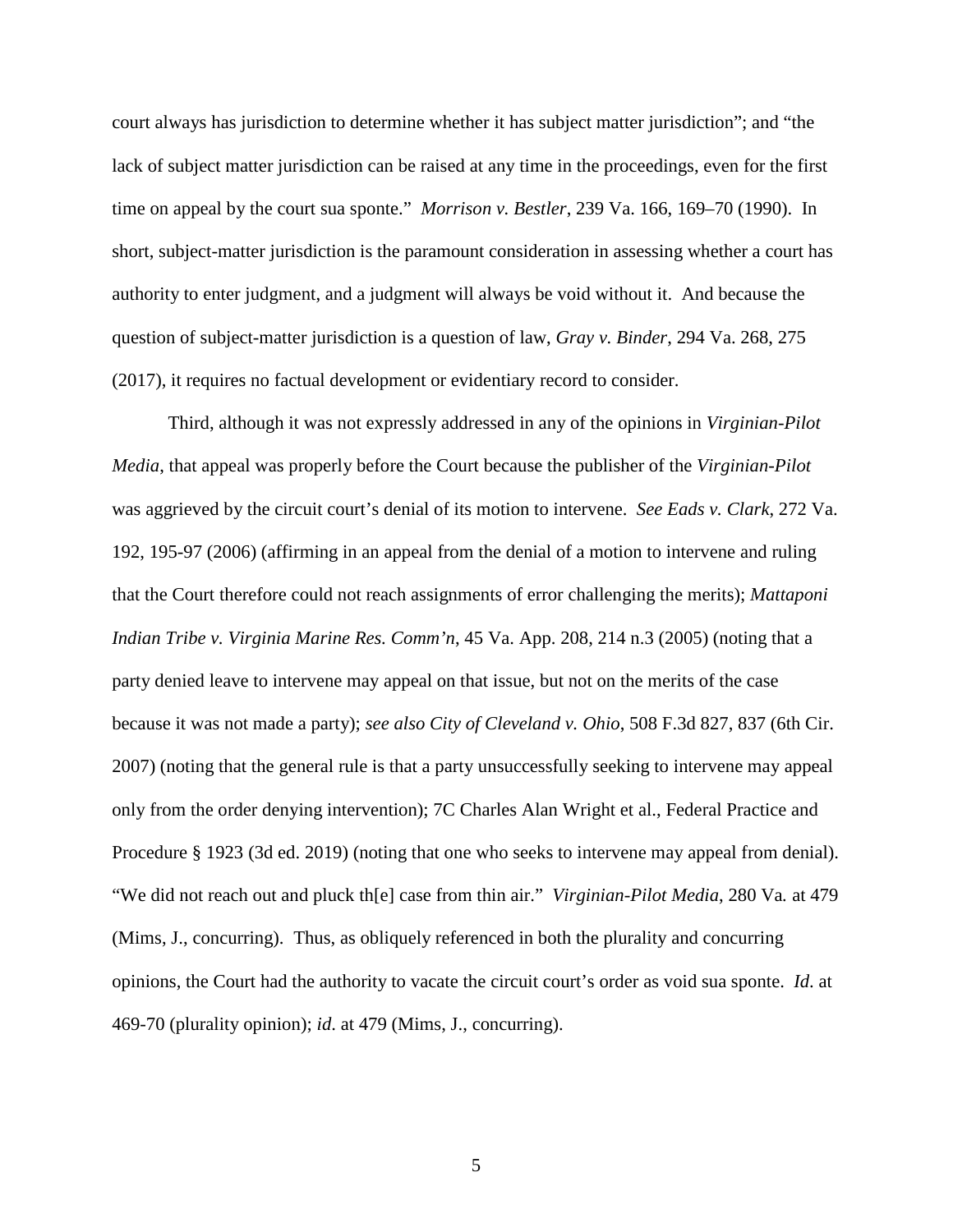In view of these limitations on the scope of the plurality opinion in *Virginian-Pilot Media*, we will not hold today what four members of the Court declined to hold in that case i.e., that standing is wholly irrelevant when a judgment is challenged as void ab initio because of a lack of subject-matter jurisdiction. And, because we agree with the Commonwealth that circuit courts have subject-matter jurisdiction to try, convict, and impose sentence for all felonies, *Porter v. Commonwealth*, 276 Va. 203, 229 (2008), we will not expand *Virginian-Pilot Media* to hold what *no* member of the Court articulated in that case—i.e., that standing is irrelevant when a judgment is challenged as void for any of the other four *Evans* bases.

Anticipating the possibility that we would decline to extend the plurality opinion in *Virginian-Pilot Media* to this case, Watson also asks, now that we have taken up his appeal from the circuit court's ruling that he lacked standing, that we avail ourselves of the opportunity to declare the other felons' sentences void sua sponte. We will not. The other felons are unquestionably necessary parties to an action to declare their sentences void, which, if successful, would result in the imposition of new sentences. *See Graves v. Commonwealth*, 294 Va. 196, 208 (2017).

"All persons interested in the subject matter of a suit and to be affected by its results are necessary parties." *Michael E. Siska Revocable Tr. v. Milestone Dev., LLC*, 282 Va. 169, 173 (2011) (internal quotation marks and alteration omitted). The Court may note the failure to join a necessary party sua sponte. *Snavely v. Pickle*, 70 Va. (29 Gratt.) 27, 42 (1877). When faced with the absence of a necessary party, courts have discretion to continue with the existing parties. *Marble Techs., Inc. v. Mallon*, 290 Va. 27, 32 (2015) (citing *Milestone Development*, 282 Va. at 176-81). However, in light of the possible due process concerns that may arise if the 11 other felons' sentences are void and they need to be resentenced, *see United States v. Lundien*, 769